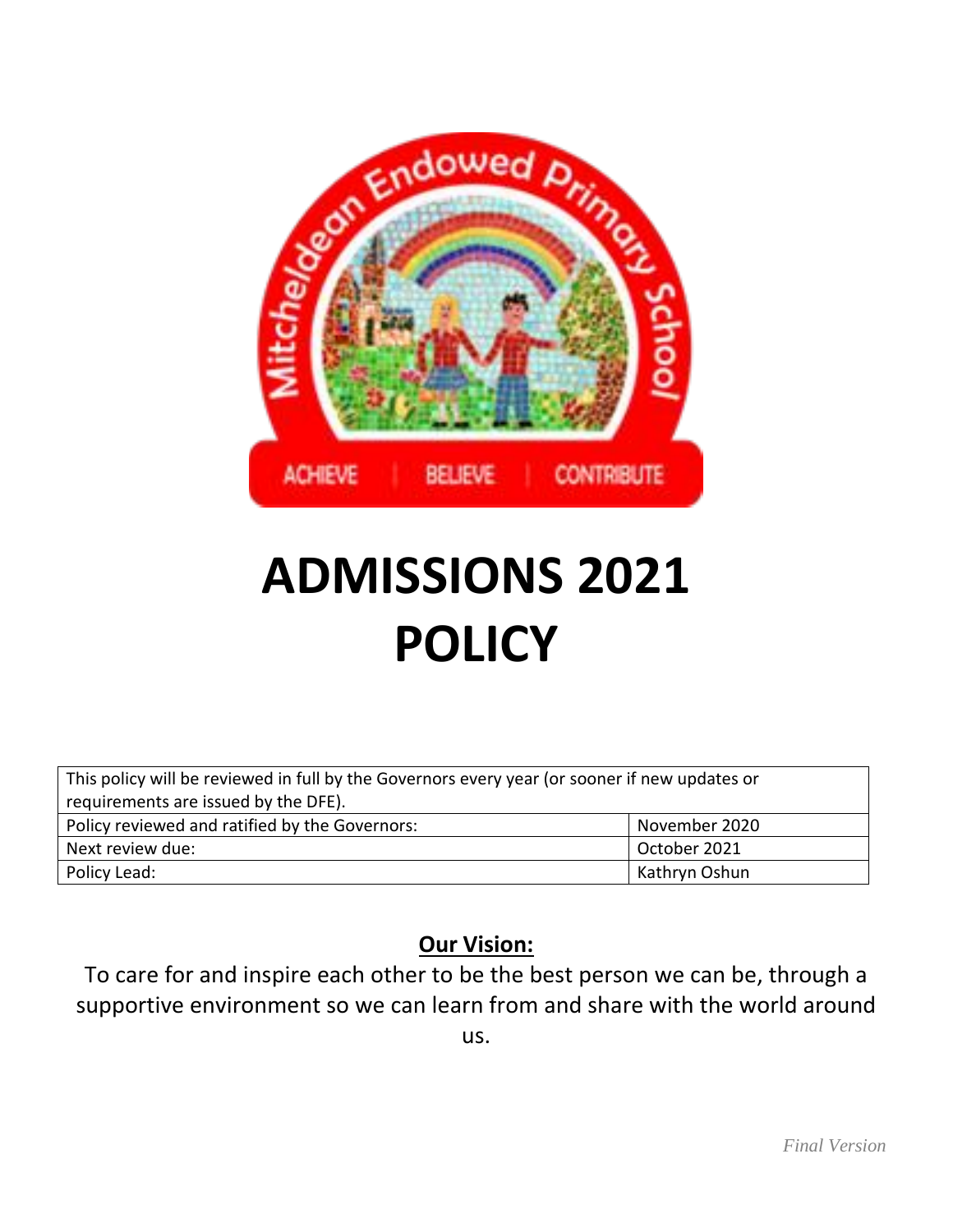Mitcheldean Endowed Primary School is a voluntary aided Church of England School. The school aims to serve its community by providing an education of the highest quality within the context of Christian belief and practice. It encourages this through religious education, collective worship and the values and ethos of a curriculum which seeks to offer opportunities and experiences to promote pupils' spiritual and moral development and to provide a basis for their life-long learning.

The intention of the governors is that this Church of England Primary School should be seen as the community's school and that all children from this community who require a place shall be accommodated. However, if the number of applications does exceed the available places, the following criteria will apply.

The Governors have set the Standard Admission Number at 30.

This policy and criteria should be read in conjunction with the Admissions Guidance Booklet, which is available online at www.gloucestershire.gov.uk/schooladmissions. If you have not received a letter regarding admission to school, by the end of November 2020, you should contact the Admissions and Transfers Team, Shire Hall, Gloucester, GL1 2TP and arrange for one to be sent to you.

Online applications must be made by January 2021. Paper application forms must be returned to the Admissions Team by this date.

## **ADMISSIONS CRITERIA**

In considering admissions all preferences are given equal consideration and the following criteria are taken into account in this priority order:

1. A 'looked after child' ( 1 ) or a child who was previously looked after but immediately after being looked after became subject to an adoption( 2 ) child arrangements order (residency order) ( 3 ) or special guardianship order ( 4 ) including those who appear to the admission authority to have been in state care outside of England and ceased to be in state care as a result of being adopted ( 5 ).

(1) A 'looked after child' is a child who is (a) in the care of a local authority, or (b) being provided with accommodation by a local authority in the exercise of their social services functions (see the definition in Section 22(1) of the Children Act 1989) at the time of making an application to a school. In Gloucestershire, such children are referred to as Children in Care.

(2) This includes children who were adopted under the Adoption Act 1976 (see section 12 adoption orders) and children who were adopted under the Adoption and Children's Act 2002 (see section 46 adoption orders).

(3) Under the provisions of s.12 of the Children and Families Act 2014.

(4) See Section 14A of the Children Act 1989 which defines a 'special guardianship order' as an order appointing one or more individuals to be a child's special guardian (or special guardians).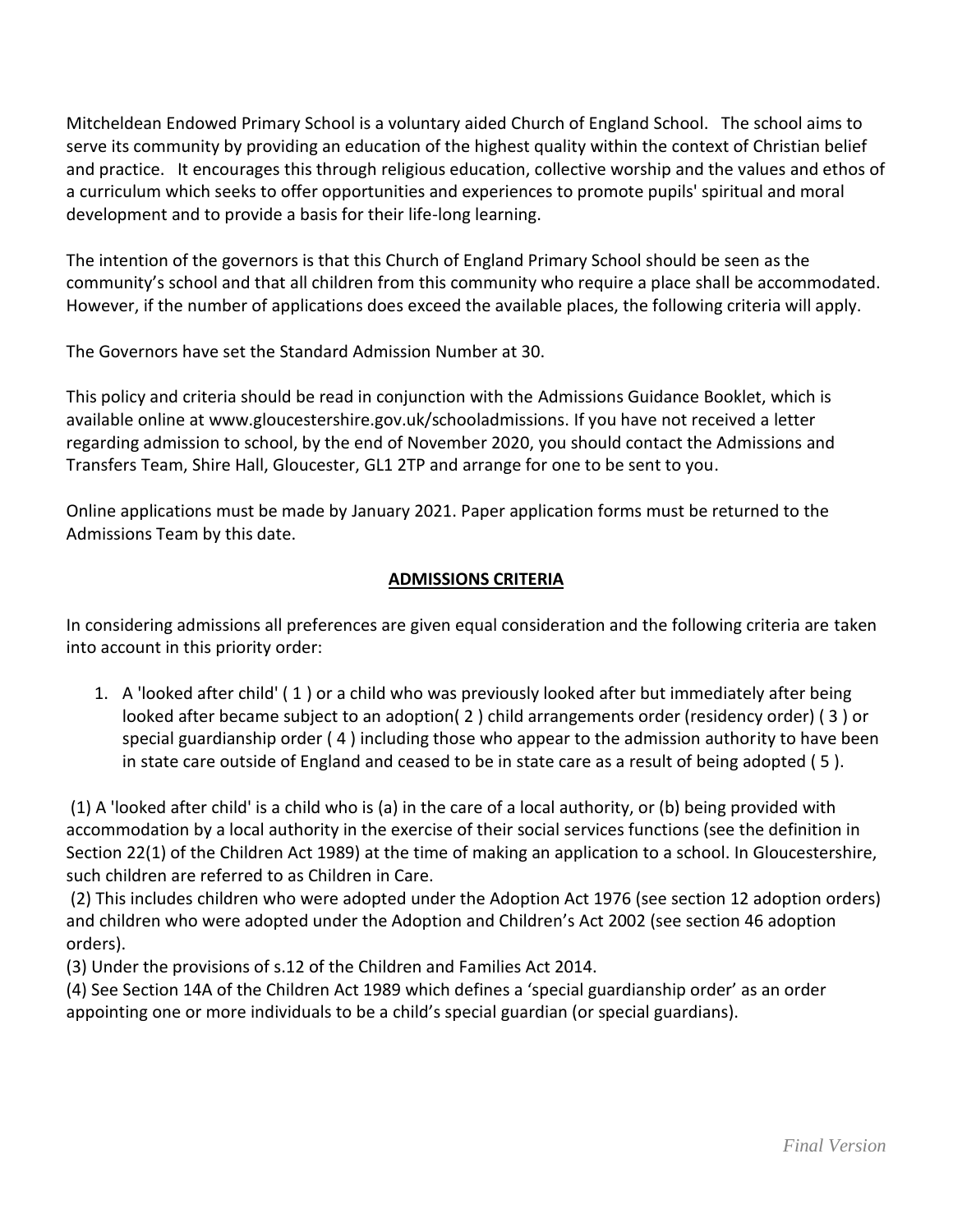(5) A child is regarded as having been in state care outside of England if they were in the care of or were accommodated by a public authority, a religious organisation, or any other provider of care whose sole or main purpose is to benefit society.

- 2. Children living within the ecclesiastical parishes of Abenhall and Mitcheldean who already have a brother or sister attending the school at the time of the admission of the younger child. Brother or sister includes half brother or sister, adopted brother or sister, step brother or sister, or the child of the parent/carer's partner. In every case, the child must be living in the same family unit at the same address.
- 3. Children living in the ecclesiastical parishes of Abenhall and Mitcheldean. A map showing the catchment areas is available and can be viewed on request.
- 4. Children who have an authenticated medical reason for attending the school. A letter from the Doctor or Specialist will be required. This must show that there is a very specific connection between the medical need and the facilities or resources of the school.
- 5. Children living outside the ecclesiastical parishes of Abenhall and Mitcheldean who already have a brother or sister attending the school at the time of the admission of the younger child.
- 6. Children living outside the ecclesiastical parishes of Abenhall and Mitcheldean.
- 7. In the event of oversubscription in any of the above criterion, places will be allocated to children with the strongest geographical claims, measured in a straight line from the Ordinance Survey Address Point of the child's home address (including flats) to the central point of the school, using the Local Authority's computerised measuring system, with those living closer to the school receiving the higher priority. This is administered for the Governors, who are the admission authority, by the Local Authority.

In the event of the oversubscription of any of the criterion (2, 3, 4, 5, 6 and 7) where there are two or more children living the same distance from the school, then a 'names in the hat' process will be undertaken by the Admissions Authority with parents/guardians invited.

Any applicant who is unsuccessful has the right of appeal to an independent appeals panel.

A map showing the central point of the school used for computerised measuring by the Local Authority may also be viewed at the school on request.

#### Summer Born Children

Admission of Summer Born Children for Reception Entry for Mitcheldean Endowed Primary school